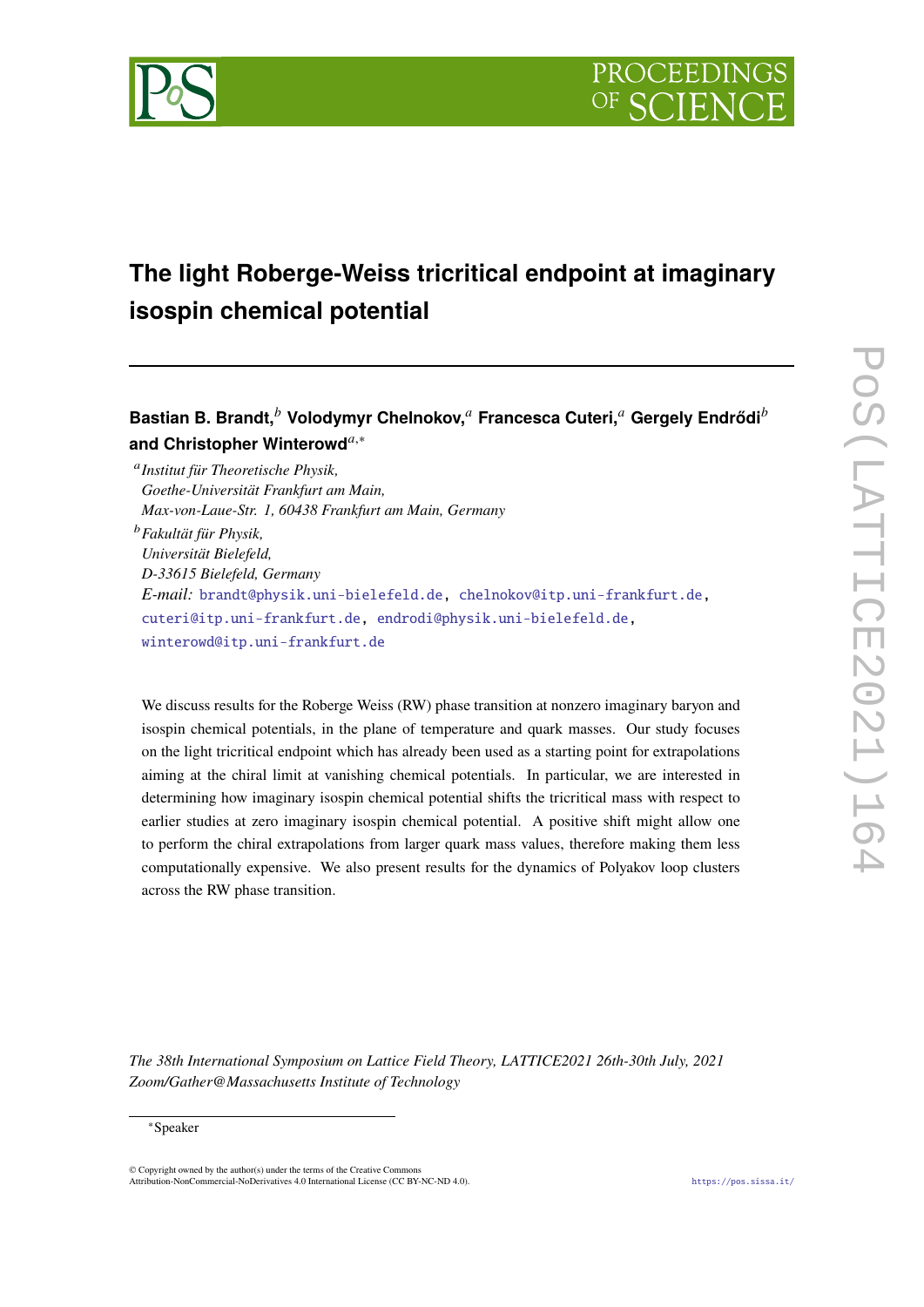#### **1. Introduction**

Despite recent progress, our understanding of the phase diagram of QCD is still incomplete. At nonzero, real quark chemical potential,  $\mu_a \neq 0$ , the sign problem hinders attempts to study the theory using traditional lattice methods, with the exception of the special case of QCD at pure isospin chemical potential  $\mu_I = (\mu_\mu - \mu_d)/2$ . Thus, the current understanding of the phase diagram incorporates predictions from effective models as well as nonperturbative studies at modest values of  $\mu_q$ . QCD with purely imaginary quark chemical potentials,  $\mu_q = i\tilde{\mu}_q$ , does not suffer from the sign problem and exhibits a rich phase structure which has implications for the phase diagram at real chemical potential.

Typically one considers the case of an imaginary baryon chemical potential,  $\mu_B = i \tilde{\mu}_B$  $i(\tilde{\mu}_u + \tilde{\mu}_d)/3$  in the  $N_f = 2$  case, with equal quark chemical potentials  $\tilde{\mu}_u$  and  $\tilde{\mu}_d$ . In this case there exist vertical first-order lines in the  $T - \tilde{\mu}_q$  plane at certain critical values of the imaginary quark chemical potential,  $\tilde{\mu}_{q,c}/T = (2k+1)\pi/3, k \in \mathbb{Z}$ . These first-order lines terminate at an endpoint at some  $T_c$ . This phase structure was predicted by Roberge and Weiss [\[1\]](#page-6-0) and has been confirmed by lattice studies [\[2](#page-6-1)[–4\]](#page-6-2). The nature of the endpoint of these first-order lines depends on the quark masses and is a question of interest to lattice practitioners due to its implications for establishing the order of the transition in QCD at  $\mu_q = 0$  in the chiral limit. In particular, upon finding the tricritical mass, one could, in principle, extrapolate along the  $Z_2$  critical line in the  $N_f = 2$ ,  $(m, \mu_q)$ -plane towards  $\mu_q = 0$ . Previous studies using unimproved staggered and Wilson fermions have located both the light and heavy tricritical quark masses for  $N_f = 2$  [\[5–](#page-6-3)[7\]](#page-6-4). The RW endpont was also studied in setups with improved fermion discretizations and/or number of flavors  $N_f$  [\[8–](#page-6-5)[10\]](#page-7-0). In [\[7\]](#page-6-4), cutoff effects were also quantified which helped shed light on the possible fate of the chiral first-order region as the continuum limit is approached.

One can also extend the study of imaginary chemical potentials by considering both an imaginary baryon and isospin chemical potential  $\mu_I = i\tilde{\mu}_I$ . An exploration of the theory in the  $\tilde{\mu}_B - \tilde{\mu}_I$ plane reveals a rich phase structure which generalizes the original RW study [\[11,](#page-7-1) [12\]](#page-7-2). Apart from this, one is also interested in the effect that the imaginary isospin chemical potential has on the light tricritical mass. Namely, a positive shift in the tricritical point could aid attempts to determine the nature of the phase diagram in the chiral limit. This is due to the fact that chiral extrapolations could be done using simulations performed at heavier quark masses which would greatly reduce the overall cost of these calculations.

# **2. Setup**

We use  $N_f = 2$  mass-degenerate flavors of rooted, unimproved staggered fermions which are described by the following partition function

<span id="page-1-0"></span>
$$
Z(T, \mu_1, \mu_2) = \int \mathcal{D}U e^{-S_G[U]} \left( \det M(\mu_1) \right)^{1/4} \left( \det M(\mu_2) \right)^{1/4}, \tag{1}
$$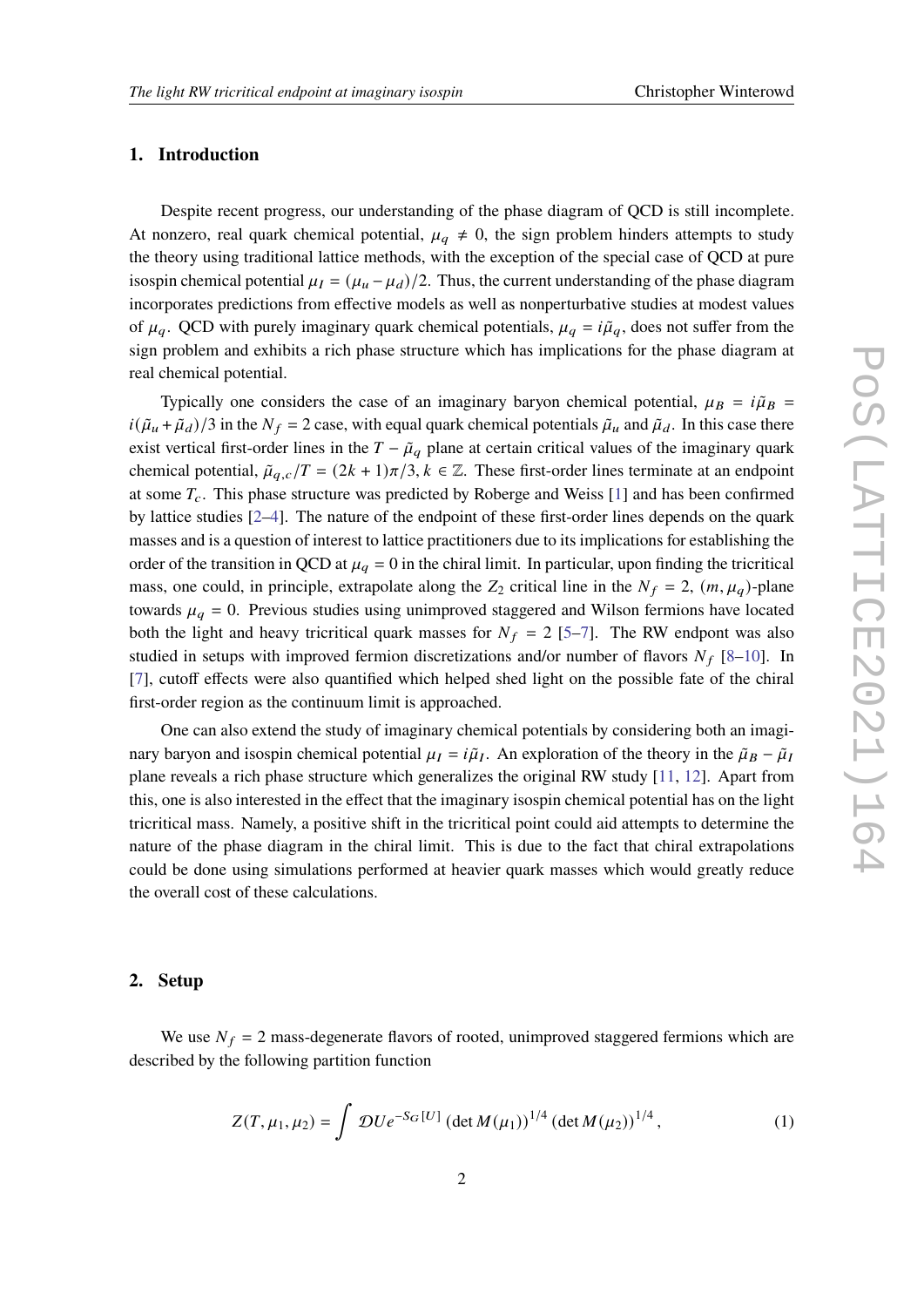<span id="page-2-0"></span>

**Figure 1:** Phase diagram from [\[12\]](#page-7-2), displaying the structure of the theory in the  $(\theta_a, \theta_I)$ -plane. The colors denote the orientation of the volume-averaged Polyakov loop for which the free energy has a minimum in the one-loop approximation. This picture holds at  $T \to \infty$  while the situation close to the RW critical point remains an open question.

where  $S_G$  is the standard Wilson plaquette action and the unimproved staggered fermion operator at nonzero imaginary chemical potential reads

$$
M(\mu_i)_{i,j} = am\delta_{i,j} + \frac{1}{2} \sum_{\nu=1}^3 \eta_{i,\nu} \left( U_{\nu}(i)\delta_{i,j-\hat{\nu}} - U_{\nu}^{\dagger}(i-\hat{\nu})\delta_{i,j+\hat{\nu}} \right) + \frac{1}{2} \eta_{i,0} \left( e^{ia\tilde{\mu}_i} U_0(i)\delta_{i,j-\hat{0}} - e^{-ia\tilde{\mu}_i} U_0^{\dagger}(i-\hat{0})\delta_{i,j+\hat{0}} \right).
$$
 (2)

It is convenient to write the chemical potential dependence of the theory in terms of the variables  $\theta_{u,d} \equiv \tilde{\mu}_{u,d}/T = aN_{\tau} \tilde{\mu}_{u,d}$ , which can be expressed as  $\theta_u = 3\theta_B/2 + \theta_I$  and  $\theta_d = 3\theta_B/2 - \theta_I$ . One can show that [\(1\)](#page-1-0) is periodic in both  $\theta_B$  and  $\theta_I$  with period  $2\pi$ , and is also invariant under the transformations  $(\theta_1, \theta_2) \rightarrow (\theta_2, \theta_1), (\theta_1, \theta_2) \rightarrow (-\theta_2, -\theta_1)$ , and  $(\theta_B, \theta_I) \rightarrow (\theta_B + \pi, \theta_I + \pi)$ . The usual RW transformation, which consists of  $\theta_q \to \theta_q + 2\pi k/3$ ,  $k \in \mathbb{Z}$  and a gauge transformation,  $G(x) \in SU(3)$  satisfying  $G(\vec{x}, \tau + N_{\tau}) = HG(\vec{x}, \tau)$ , with  $H \in Z(3)$ , also applies. These relations greatly constrain the phase diagram of the theory in the  $(\theta_B, \theta_I)$ -plane. Initial perturbative studies, confirmed by recent lattice calculations, suggest a "carpet"-like phase structure describing the sector of the volume-averaged Polyakov loop which corresponds to the minimum of the free energy. This can be seen in fig. [\(1\)](#page-2-0).

Our simulations used a bare quark mass of  $am \in \{0.04, 0.05, 0.06\}$  and a fixed temporal extent of  $N_{\tau} = 4$ . These masses were chosen taking into account the result for the light tricritical mass,  $m_{tc} = 0.043(5)$  at  $N_{\tau} = 4$  in [\[3\]](#page-6-6). The gauge configurations were generated with the RHMC algorithm. Our calculations employed an aspect ratio,  $N_s/N_\tau \in [3,6]$ , where the spatial volume is given by  $V = N_s^3$ . This is in line with previous studies of the RW tricritical point and allowed us to accurately perform a finite-size-scaling analysis of the normalized fourth moment of the imaginary part of the volume-averaged Polakov loop,  $P = \frac{1}{V} \sum_{\vec{x}} Tr \prod_{\tau} U_0(\vec{x}, \tau)$ . We have fixed the imaginary chemical potentials such that we sit at the point  $(\pi, \pi/4)$  in the  $(\theta_B, \theta_I)$ -plane. At this point, one sits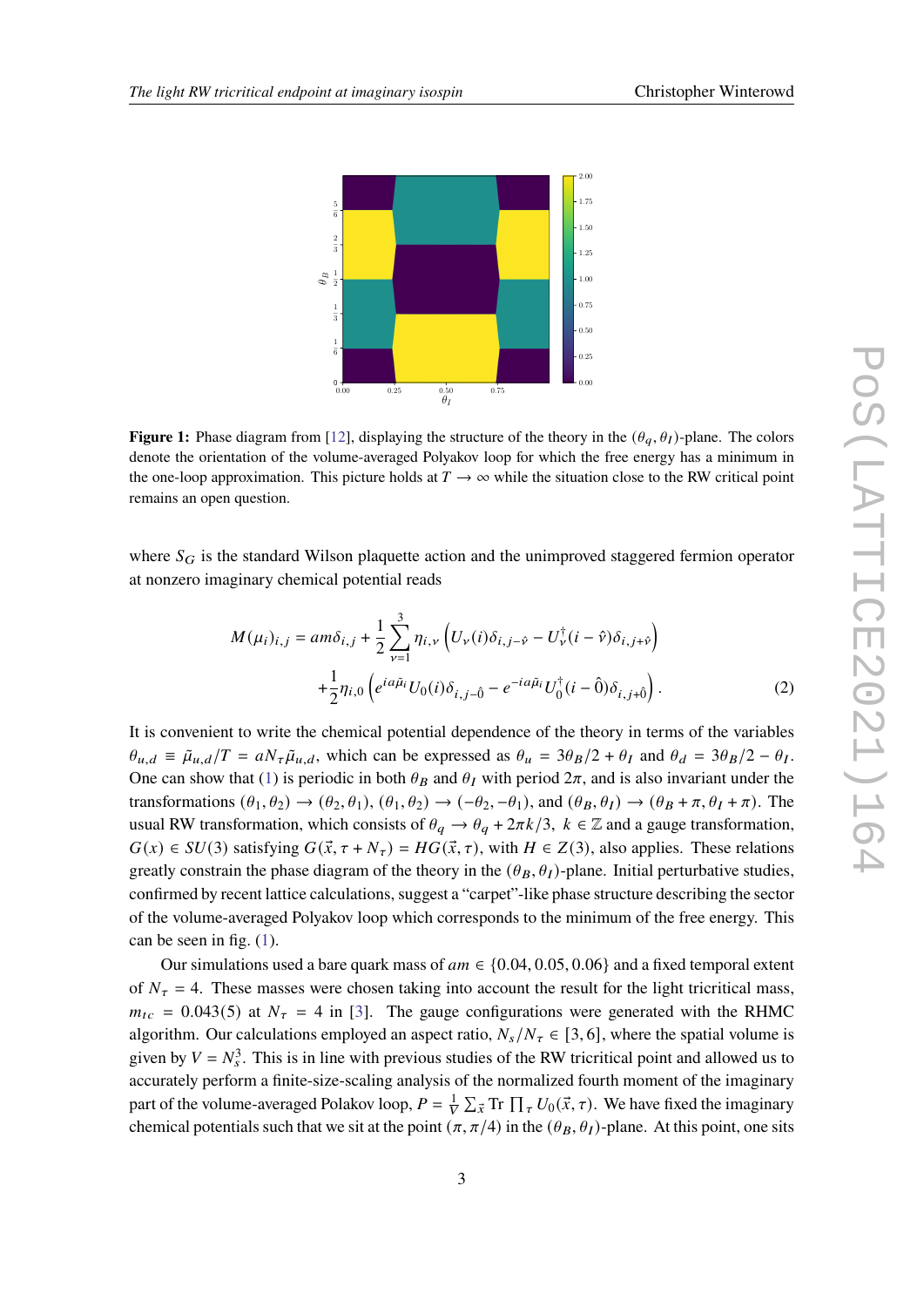<span id="page-3-1"></span>

**Figure 2:** (Left) The kurtosis as a function of  $\beta$  for  $N_s = 16, 20, 24$  at  $am = 0.04$ . The points labeled "raw" are the simulated points, while the points labeled "rew" are the reweighted points obtained using the multi-histogram method [\[13\]](#page-7-3). (Right) The collapse of the kurtosis for three different spatial volumes for  $am = 0.04$  after determining the critical parameters  $\beta_c$  and  $\nu$  via [\(5\)](#page-3-0).

at the critical value in  $\theta_B$  which separates sectors differing in the sign of  $\mathfrak{I}P$ , and is, presumably, far enough away from the first critical value of  $\theta_I$ .

## **3. Results**

For each value of the quark mass, a scan in  $\beta$  around  $\beta_c$  is made. To determine the value of  $\beta_c$ as well as the critical exponent  $\nu$ , we measured the value of the normalized fourth moment of the imaginary part of the volume-averaged Polyakov loop

$$
B_4 = \frac{\langle (\delta O)^4 \rangle}{\langle (\delta O)^2 \rangle^2}, \quad \delta O = \Im P - \langle \Im P \rangle,\tag{3}
$$

where we know, *a priori*, that at  $\theta_{B,c}$ ,  $\langle \Im P \rangle = 0$ . This quantity is commonly referred to as the kurtosis and is expected to obey the following scaling relation around  $\beta_c$ 

$$
B_4(\beta; N_s) = g(x) \equiv g((\beta - \beta_c)N_s^{1/\nu}),
$$
\n(4)

where g is a universal scaling function and  $x = (\beta - \beta_c) N_s^{1/\nu}$  is the corresponding scaling variable. Thus, by plotting the kurtosis measured on different spatial volumes as a function of the scaling parameter, one hopes to obtain a collapse of the data given the correct values of  $\beta_c$  and v. An example of this collapse of the kurtosis is plotted in fig. [\(2\)](#page-3-1) for  $am = 0.04$ . The values of v and  $B_4(\beta_c)$  for the various scenarios occurring at the RW critical point are universal quantities whose values are known at  $V \to \infty$ . To identify the light tricritical mass from our simulations, these quantities must be determined at finite  $V$  as a function of the quark mass. Following previous studies [\[14,](#page-7-4) [15\]](#page-7-5), one can define a quantity which determines the quality of the collapse of the kurtosis in the critical region

<span id="page-3-0"></span>
$$
Q\left(\beta, \nu; \{N_s^{(i)}\}\right) = \frac{1}{2\Delta x} \int_{-\Delta x}^{+\Delta x} \left[ N_V \sum_i \left( B_4(x(\beta, \nu, N_s^{(i)})) \right)^2 - \left( \sum_i B_4(x(\beta, \nu, N_s^{(i)})) \right)^2 \right] dx. \tag{5}
$$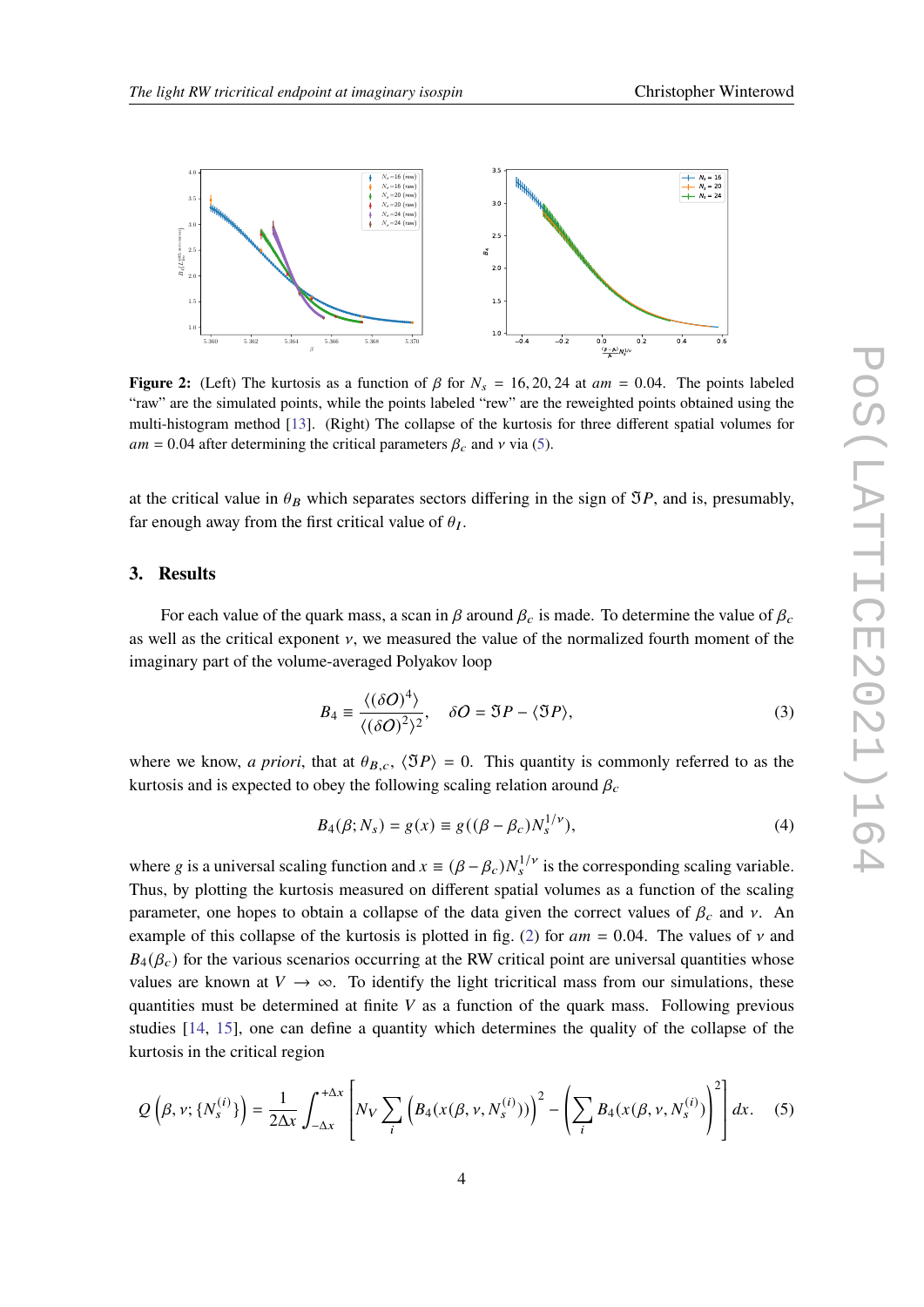<span id="page-4-0"></span>

<span id="page-4-1"></span>**Figure 3:** The dependence of the critical parameters, obtained from the minimization of  $Q$ , as a function of  $\Delta x$  for  $am = 0.04$  using  $N_s = 16, 20$ . The errors on each each point were estimated using 500 bootstrap estimators for the kurtosis. The result is clearly stable with respect to  $\Delta x$ , and thus one can safely extrapolate to  $\Delta x = 0$ .



**Figure 4:** The critical exponent  $\nu$  as a function of the bare quark mass  $am$ . These were results obtained from the quantitative collapse procedure using  $N_s = 16, 20$ . One can see that at  $am = 0.06$ , the value of v is consistent with the tricritical value.

The quantity Q estimates the average variance of the data and is minimized as a function of  $\beta_c$  and  $\nu$ . The integration interval is chosen to be symmetric and the results at finite  $\Delta x$  are extrapolated to zero to give our final estimate. An example of this procedure is shown in fig. [\(3\)](#page-4-0). We note that this minimization procedure, particularly for the first-order region, is very sensitive to finite-volume effects which we are still currently trying to quantify. In practice, three different spatial volumes were used in [\(5\)](#page-3-0) for each value of the quark mass. Gathering these results, we plot our  $\nu$ , determined by the extrapolated, minimized variance, as a function of bare quark mass in fig. [\(4\)](#page-4-1). These data suggest that the light tricritical mass increases as we turn on a nonzero imaginary isospin chemical potential.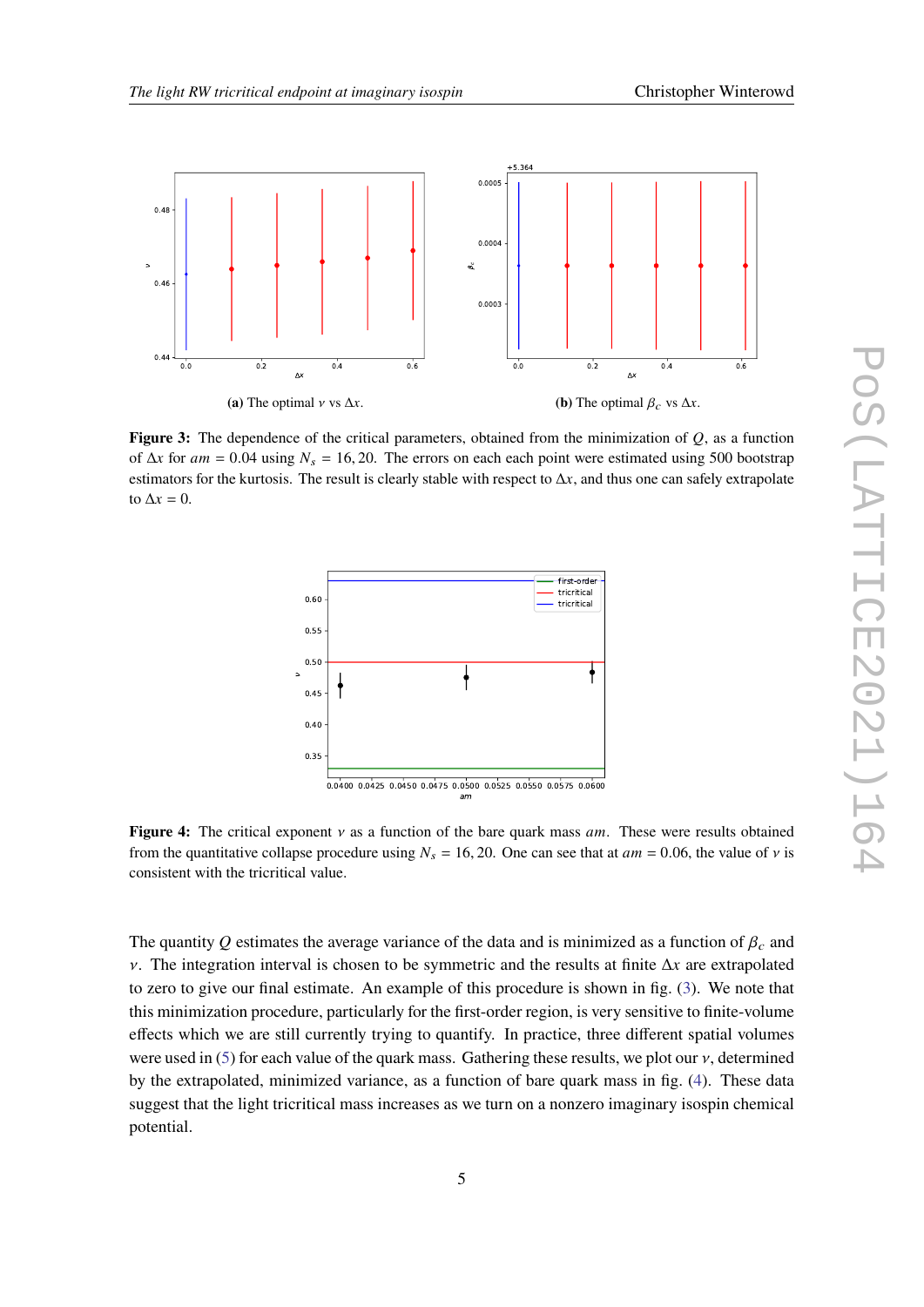<span id="page-5-0"></span>

**Figure 5:** A plot of the relative abundances of the sites corresponding to a given sector  $n(x) \in \{1, 2, 3\}$  as a function of  $\beta$  for  $am = 0.04$  for configurations whose spatially-averaged Polyakov loop belong to  $n = 1$ . One notices that near  $\beta_c$ , the relative abundances of the three sectors, labeled by *n*, begin to diverge from one another.

## **4. Polyakov loop dynamics**

In our simulations, we produce scans in temperature by tuning the parameter  $\beta$ . As one goes from small T (small  $\beta$ ) where the RW transition is a crossover to large T (large  $\beta$ ) where it is first order, the distribution of  $\Im P$  goes from being a Gaussian centered about 0 to a bimodal distribution whose mean is also zero. During the generation of the gauge ensembles at  $\beta > \beta_c$ , one samples for long periods of time regions in phase space corresponding to one or the other minimum of the free energy. The probability that a tunneling event occurs between these two regions of phase spaces strongly depends on the volume. In order to understand the dynamics underlying these events, we have studied the clustering properties of the local Polyakov loop,  $P(\vec{x})$ . Decomposing the Polyakov loop as  $P = |P|e^{i\phi}$ , we can assign the volume-average as well as each site in  $V = N_s^3$  to a sector, *n*, which can be defined according to the following definition

$$
n = \begin{cases} 3, & \phi \in \left[ -\frac{\pi}{3} + \delta, \frac{\pi}{3} - \delta \right] \\ 2 & \phi \in \left[ \frac{\pi}{3} + \delta, \pi - \delta \right] \\ 1 & \phi \in \left[ \pi + \delta, \frac{5\pi}{3} - \delta \right] \end{cases},
$$
 (6)

where  $\delta$  is a cutoff parameter which determines the number of spatial sites whose Polyakov loops are discarded in the ensuing analysis. Following previous studies of pure Yang-Mills theory [\[16](#page-7-6)[–18\]](#page-7-7) as well as studies with dynamical quarks [\[19\]](#page-7-8), we have looked at several observables characterizing the local dynamics of the Polyakov loop. In fig. [\(5\)](#page-5-0), we show the abundances of the sectors as a function of  $\beta$  on gauge configurations whose spatial average lies in sector 1. The plot illustrates how the dominant sector becomes populated at the expense of the other sectors as we cross the RW endpoint. One can further characterize the sizes of the clusters which are defined by a group of spatial lattice sites each having a neighbor belonging to the same sector  $n$ . A further investigation of the properties of these clusters is underway.

 $\overline{a}$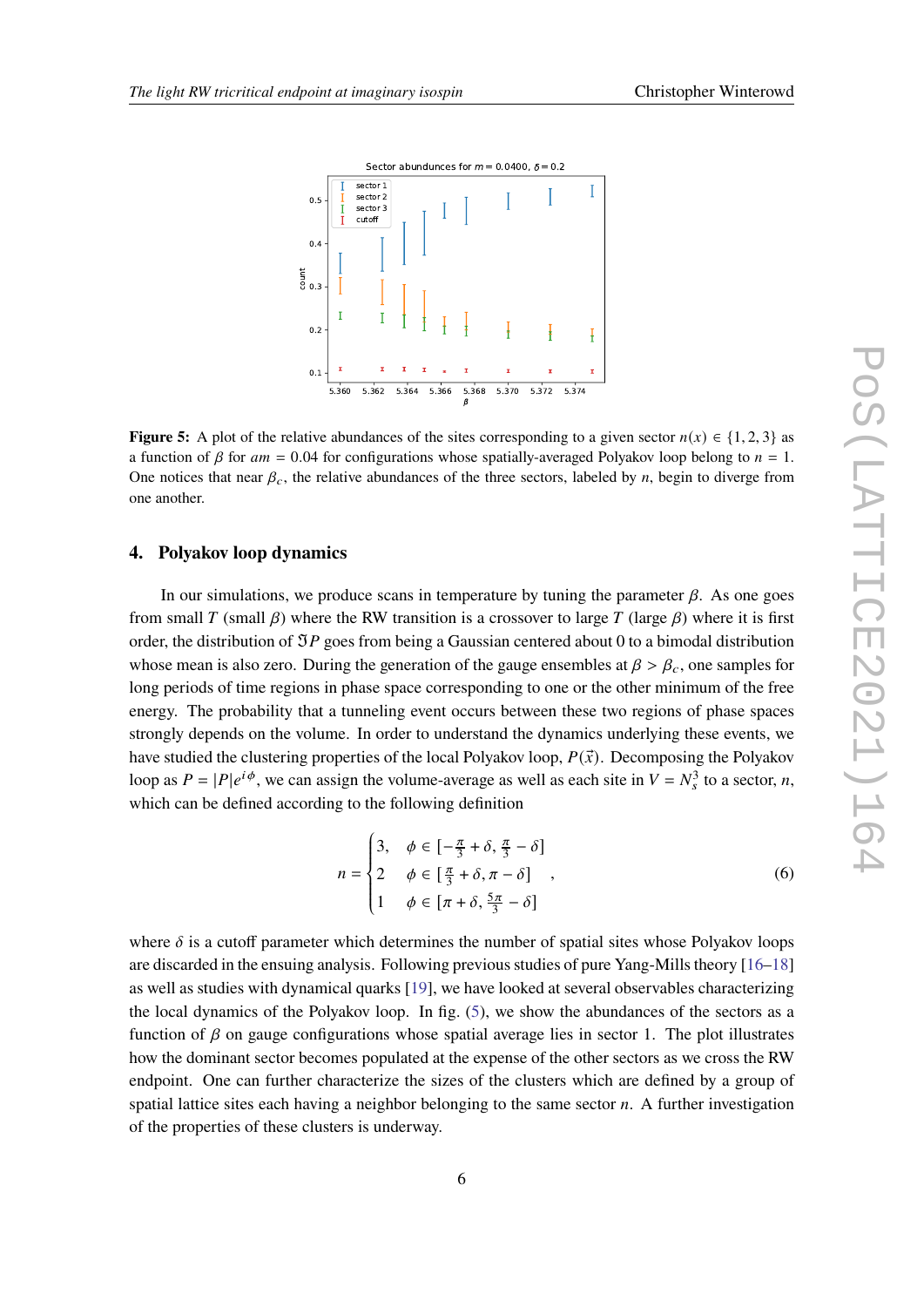#### **5. Summary and Outlook**

We have studied the nature of the RW endpoint at nonzero imaginary isospin and baryon chemical potential in light of its indirect implications for the chiral region of the QCD phase diagram. Our results indicate that the introduction of a nonzero imaginary isospin chemical potential increases the lower tricritical mass. This might have implications on the computational cost of performing chiral extrapolations. In addition, the clustering of local Polyakov loops was studied as  $T$  was varied across the RW endpoint. This provided insight into the gauge field dynamics at  $\tilde{\mu}_{B,c}$  and  $\tilde{\mu}_I \neq 0$ . Note that ours is an exploratory study performed at fixed  $N_{\tau} = 4$ . A systematic analysis of cutoff effects is left for the future.

## **Acknowledgments**

This work was supported by the Deutsche Forschungsgemeinschaft (DFG, German Research Foundation) – project number 315477589 – TRR 211. The authors acknowledge the use of the Goethe-HLR cluster and also thank the computing staff for their support. The authors also thank A. Sciarra for fruitful discusssions.

# **References**

- <span id="page-6-0"></span>[1] A. Roberge and N. Weiss, *Gauge theories with imaginary chemical potential and the phases of qcd*, *[Nuclear Physics B](https://doi.org/https://doi.org/10.1016/0550-3213(86)90582-1)* **275** (1986) 734.
- <span id="page-6-1"></span>[2] P. de Forcrand and O. Philipsen, *Constraining the qcd phase diagram by tricritical lines at imaginary chemical potential*, *[Phys. Rev. Lett.](https://doi.org/10.1103/PhysRevLett.105.152001)* **105** (2010) 152001.
- <span id="page-6-6"></span>[3] C. Bonati, G. Cossu, M. D'Elia and F. Sanfilippo, *Roberge-weiss endpoint in*  $N_f = 2$  *qcd*, *Phys. Rev. D* **83** [\(2011\) 054505.](https://doi.org/10.1103/PhysRevD.83.054505)
- <span id="page-6-2"></span>[4] C. Bonati, P. de Forcrand, M. D'Elia, O. Philipsen and F. Sanfilippo, *Chiral phase transition in two-flavor qcd from an imaginary chemical potential*, *Phys. Rev. D* **90** [\(2014\) 074030.](https://doi.org/10.1103/PhysRevD.90.074030)
- <span id="page-6-3"></span>[5] O. Philipsen and C. Pinke, *Nature of the roberge-weiss transition in*  $N_f = 2$  *qcd with wilson fermions*, *Phys. Rev. D* **89** [\(2014\) 094504.](https://doi.org/10.1103/PhysRevD.89.094504)
- [6] C. Czaban, F. Cuteri, O. Philipsen, C. Pinke and A. Sciarra, *Roberge-weiss transition in*  $n_f = 2$  *qcd with wilson fermions and*  $n_\tau = 6$ , *Phys. Rev. D* 93 [\(2016\) 054507.](https://doi.org/10.1103/PhysRevD.93.054507)
- <span id="page-6-4"></span>[7] O. Philipsen and A. Sciarra, *Finite size and cut-off effects on the roberge-weiss transition in*  $n_f = 2$  *qcd with staggered fermions, Phys. Rev. D* 101 [\(2020\) 014502.](https://doi.org/10.1103/PhysRevD.101.014502)
- <span id="page-6-5"></span>[8] C. Bonati, M. D'Elia, M. Mariti, M. Mesiti, F. Negro and F. Sanfilippo, *Roberge-weiss endpoint at the physical point of*  $N_f = 2 + 1$  *qcd, Phys. Rev. D* 93 [\(2016\) 074504.](https://doi.org/10.1103/PhysRevD.93.074504)
- [9] L.-K. Wu and X.-F. Meng, *Locations of roberge-weiss transition endpoints in lattice qcd with*  $N_f = 2$  *improved kogut-susskind quarks*, *Phys. Rev. D* 95 [\(2017\) 054503.](https://doi.org/10.1103/PhysRevD.95.054503)